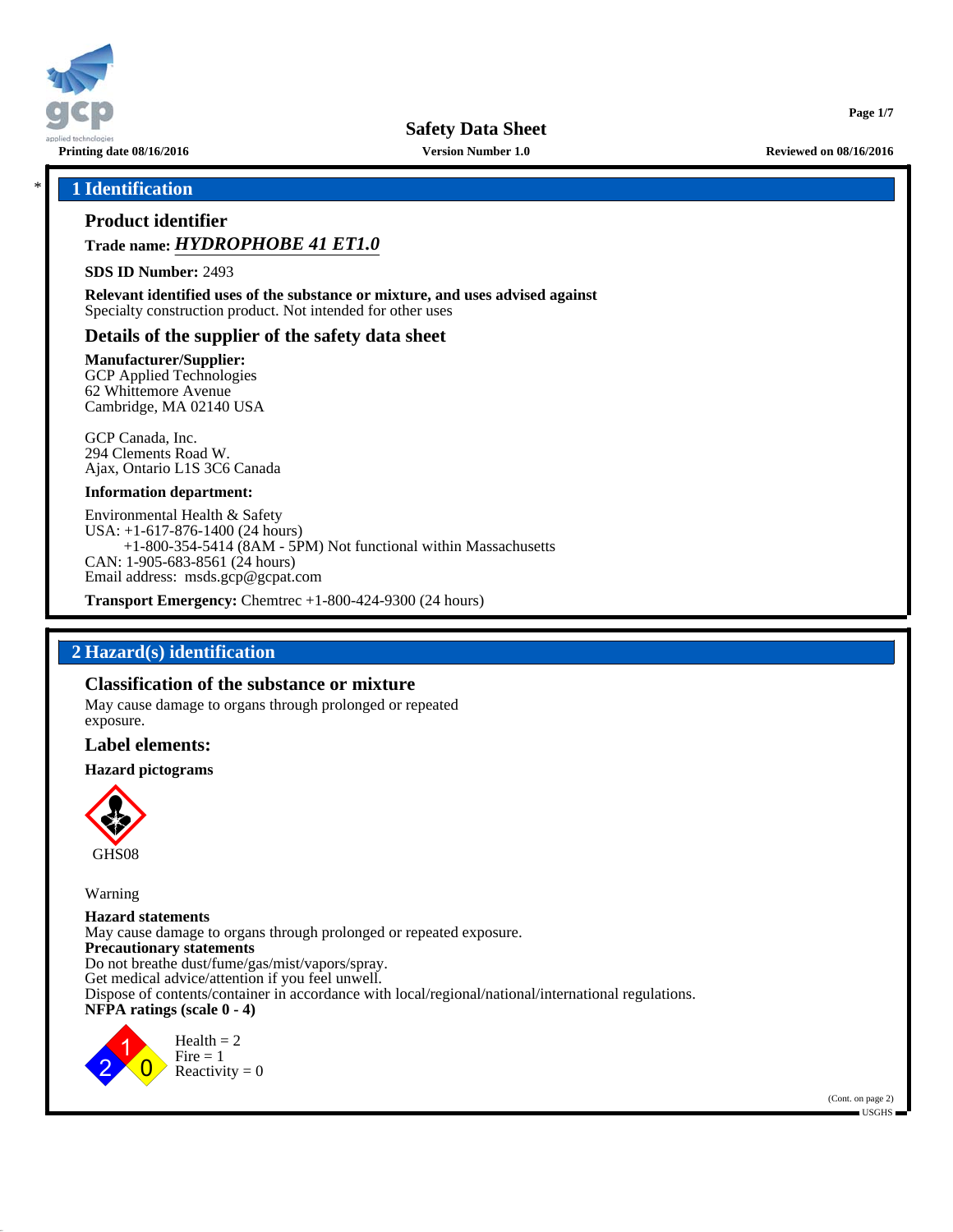# **Trade name:** *HYDROPHOBE 41 ET1.0*

#### **HMIS-ratings (scale 0 - 4)**

**HEALTH**  FIRE **REACTIVITY** 0 \*2  $\boxed{1}$ Health  $=$  \*2  $Flammability = 1$ Reactivity  $= 0$ 

# **Other hazards**

**Results of PBT and vPvB assessment**

**PBT:** Not applicable. **vPvB:** Not applicable.

## \* **3 Composition/information on ingredients**

## **Chemical characterization: Mixtures**

**Description:** Mixture of the substances listed below with additional nonhazardous ingredients.

**Hazardous components:**

111-46-6 Diethylene glycol 5-10%

**Additional information:** For the wording of the listed hazard phrases refer to section 16.

## **4 First-aid measures**

#### **Description of first aid measures**

**General information:** Get medical advice/attention if you feel unwell.

#### **After inhalation:**

Supply fresh air. If required, provide artificial respiration. Keep patient warm. Consult doctor if symptoms persist.

#### **After skin contact:**

Immediately wash contaminated skin with soap or mild detergent and water. If this chemical soaks clothing, immediately remove clothing and wash skin.

After eye contact: Rinse cautiously with water for several minutes.

#### **Information for doctor:**

**Most important symptoms and effects, both acute and delayed** No further relevant information available.

**Indication of any immediate medical attention and special treatment needed** No further relevant information available.

## **5 Fire-fighting measures**

**Special hazards arising from the substance or mixture** No further relevant information available.

**Additional information** Collect contaminated fire fighting water separately. It must not enter the sewage system.

## **6 Accidental release measures**

# **Personal precautions, protective equipment and emergency procedures**

Wear protective equipment. Keep unprotected persons away.

## **Methods and material for containment and cleaning up:**

Contain and/or absorb spill with inert material (i.e. sand, vermiculite) then place in a suitable container.

Sweep up spilled product into receptacles.

Dispose contaminated material as waste according to section 13 of the SDS.

(Cont. on page 3) USGHS

(Cont. from page 1)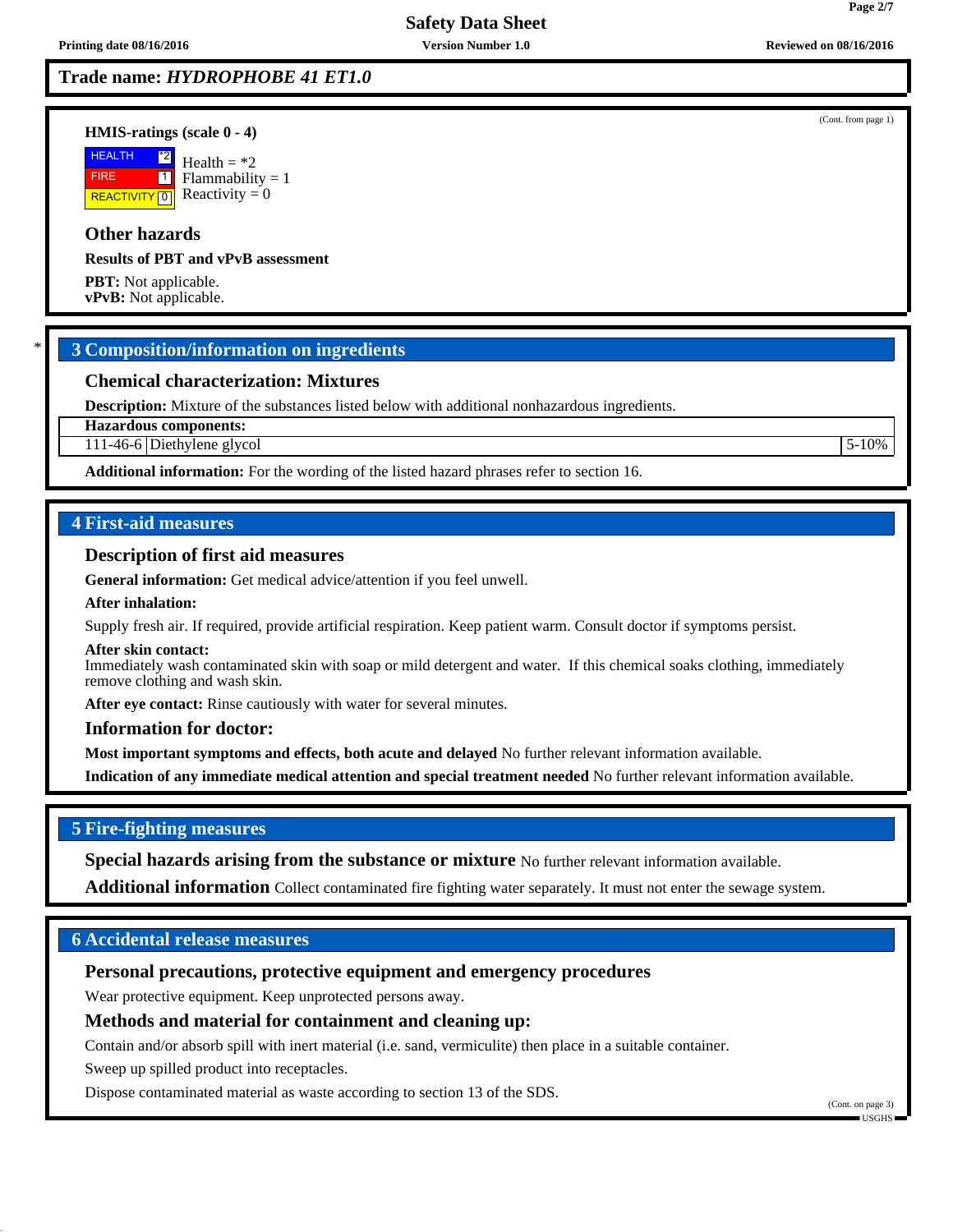**Trade name:** *HYDROPHOBE 41 ET1.0*

## **Reference to other sections**

See Section 7 for information on safe handling.

See Section 8 for information on personal protection equipment.

See Section 13 for disposal information.

## **7 Handling and storage**

### **Handling:**

**Precautions for safe handling** No special precautions are necessary if used correctly.

**Information about protection against explosions and fires:** No special measures required.

### **Conditions for safe storage, including any incompatibilities**

**Storage:**

**Information about storage in one common storage facility:** No special measures required.

**Further information about storage conditions:** Keep receptacle tightly sealed.

**Specific end use(s)** No further relevant information available.

## \* **8 Exposure controls/personal protection**

**Additional information about design of technical systems:** No further data; see item 7.

#### **Control parameters**

**Components with limit values that require monitoring at the workplace:**

**111-46-6 Diethylene glycol**

WEEL  $(USA)$  Long-term value: 10 mg/m<sup>3</sup>

**Additional information:** The lists that were valid during the creation were used as basis.

#### **Exposure controls**

**Personal protective equipment:**

**General protective and hygienic measures:** The usual precautionary measures for handling chemicals should be followed.

#### **Breathing equipment:**

In case of brief exposure or low pollution use respiratory filter device. In case of intensive or longer exposure use respiratory protective device that is independent of circulating air.

**Protection of hands:** Gloves should be worn to prevent skin contact and should be impermeable and resistant to the product.

**Material of gloves** Gloves should be worn to prevent skin contact and should be impermeable and resistant to the product.

**Eye protection:**



Safety glasses with side shield protection.

Safety glasses with side shields should be worn to prevent contact due to splashing. Under high vapor mist concentrations, tightly sealed goggles should be worn.



A face shield should also be worn if there is potential exposure to splash or spray.

(Cont. on page 4)  $\blacksquare$ USGHS $\blacksquare$ 

(Cont. from page 2)

**Page 3/7**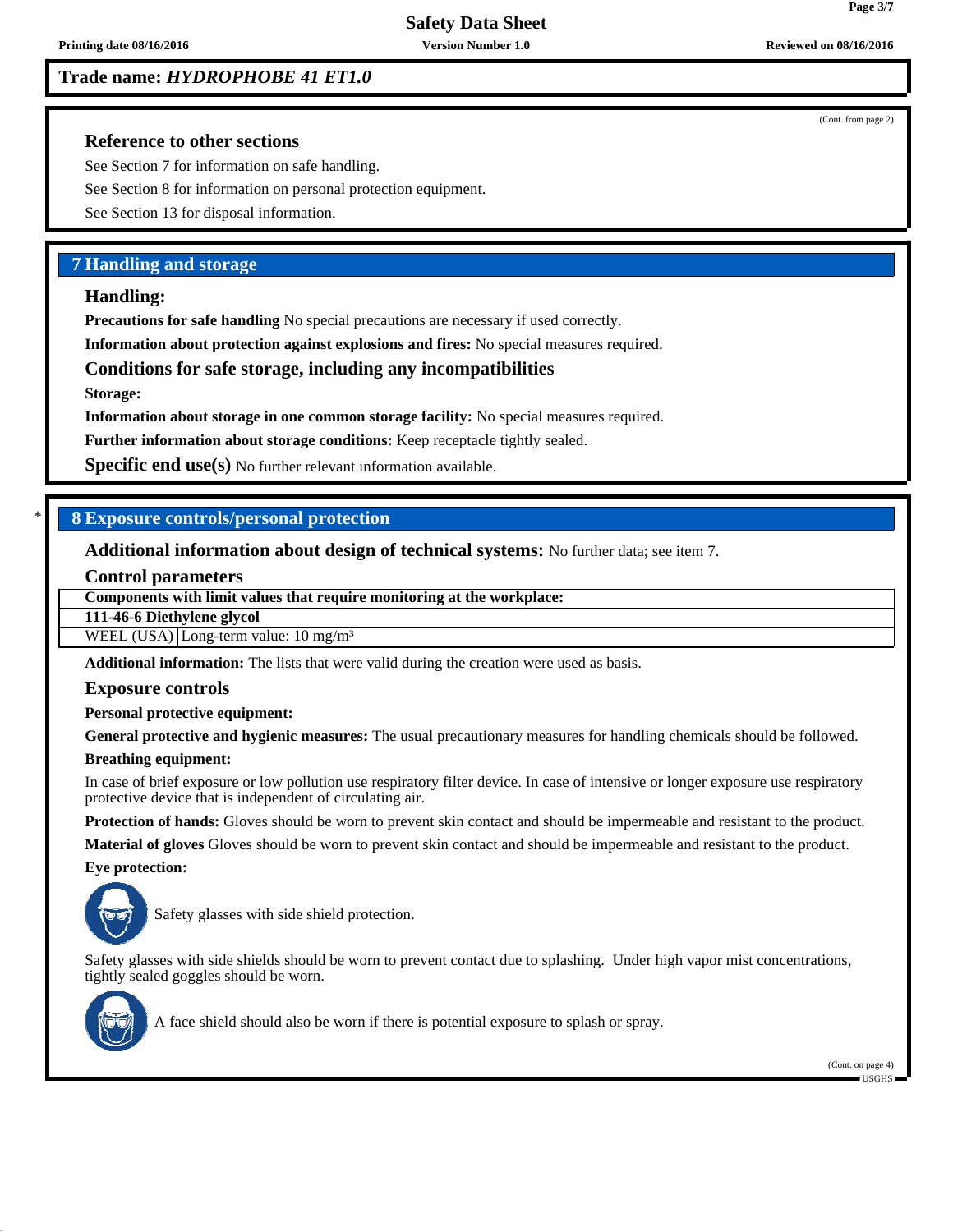**Trade name:** *HYDROPHOBE 41 ET1.0*

**Body protection:**

Use personal protective equipment as required.

Take off contaminated clothing.

# **9 Physical and chemical properties**

| Information on basic physical and chemical properties                                                                                              |                                                                                                                  |  |
|----------------------------------------------------------------------------------------------------------------------------------------------------|------------------------------------------------------------------------------------------------------------------|--|
| <b>General Information</b><br>Appearance:<br>Form:<br>Color:<br>Odor:<br><b>Odor threshold:</b>                                                    | Liquid<br>According to product specification<br>Characteristic<br>Not determined.                                |  |
| pH-value $(\sim)$ at 20 °C (68 °F):                                                                                                                | 8                                                                                                                |  |
| <b>Change in condition</b><br><b>Melting point/Melting range:</b><br><b>Boiling point/Boiling range:</b><br><b>Flash point:</b>                    | Undetermined.<br>$> 100$ °C ( $> 212$ °F)<br>$> 190$ °C ( $> 374$ °F)                                            |  |
| <b>Flammability (solid, gaseous):</b>                                                                                                              | Not applicable.                                                                                                  |  |
| <b>Decomposition temperature:</b><br>Auto igniting:<br>Danger of explosion:                                                                        | Not determined.<br>Product is not selfigniting.<br>Product does not present an explosion hazard.                 |  |
| <b>Explosion limits:</b><br>Lower:<br><b>Upper:</b><br><b>VOC Content (max):</b>                                                                   | Not determined.<br>Not determined.<br>Not determined.                                                            |  |
| Vapor pressure:<br>Density: (~) at 20 $^{\circ}$ C (68 $^{\circ}$ F)<br><b>Relative density</b><br><b>Vapor density</b><br><b>Evaporation</b> rate | Not determined.<br>$1.0 \text{ g/cm}^3$ (8.345 lbs/gal)<br>Not determined.<br>Not determined.<br>Not determined. |  |
| Solubility in / Miscibility with<br>Water:                                                                                                         | Not miscible or difficult to mix.                                                                                |  |
| Partition coefficient (n-octanol/water): Not determined.                                                                                           |                                                                                                                  |  |
| Viscosity:<br>Dynamic:<br>Kinematic:<br>Molecular weight                                                                                           | Not determined.<br>Not determined.<br>Not applicable.                                                            |  |
| <b>Other information</b>                                                                                                                           | No further relevant information available.                                                                       |  |

# **10 Stability and reactivity**

**Reactivity** Stable under normal conditions.

**Chemical stability**

**Thermal decomposition:** No decomposition if used according to specifications.

**Conditions to avoid** No further relevant information available.

**Incompatible materials:** No further relevant information available.

**Hazardous decomposition products:** Carbon monoxide and carbon dioxide

(Cont. on page 5)  $\blacksquare$  USGHS

(Cont. from page 3)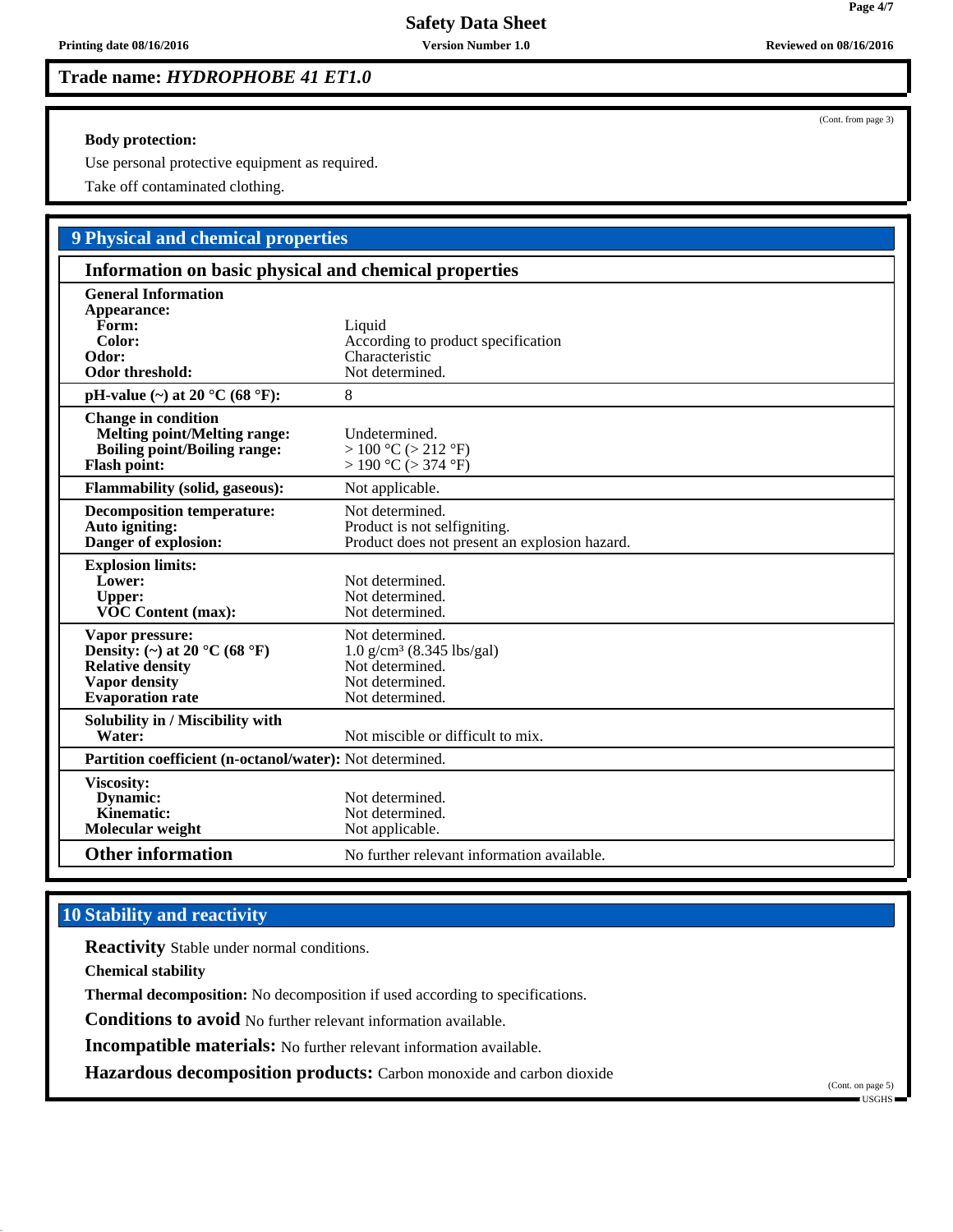# **Trade name:** *HYDROPHOBE 41 ET1.0*

(Cont. from page 4)

**Page 5/7**

Additional information: See section 7 for information on handling, storage and conditions to be avoided.

## **11 Toxicological information**

**Delayed and immediate effects and chronic effects from short or long term exposure** May cause damage to organs through prolonged or repeated exposure.

### **Information on toxicological effects**

**Acute toxicity:**

**LD/LC50 values relevant for classification:**

**111-46-6 Diethylene glycol**

Oral LD50 1120 mg/kg (human)

#### **Primary irritant effect:**

**on the skin:** No irritating effect expected

**on the eye:** No irritating effect expected

**inhalation:** No irritating effect expected

**Ingestion:** May cause damage to organs through prolonged or repeated exposure.

**Additional toxicological information:**

**Carcinogenic categories**

**IARC (International Agency for Research on Cancer) Human Carcinogenicity:**

**Group 1- Positive, Group 2A- Probable, Group 2B- Possible, Group 3- Not Classifiable**

None of the ingredients is listed.

**NTP (National Toxicology Program)**

**K–Known to be carcinogenic, R–May reasonably be anticipated to be carcinogenic**

None of the ingredients is listed.

**OSHA-Ca (Occupational Safety & Health Administration)**

None of the ingredients is listed.

## **12 Ecological information**

### **Toxicity**

**Aquatic toxicity:** No further relevant information available.

**Persistence and degradability** No further relevant information available.

**Behavior in environmental systems:**

**Bioaccumulative potential** No further relevant information available.

**Mobility in soil** No further relevant information available.

#### **Additional ecological information:**

**General notes:** Not known to be hazardous to water.

**Results of PBT and vPvB assessment**

**PBT:** Not applicable. **vPvB:** Not applicable.

**Other adverse effects** No further relevant information available.

## **13 Disposal considerations**

**Waste treatment methods** Comply with Federal, State and local regulations.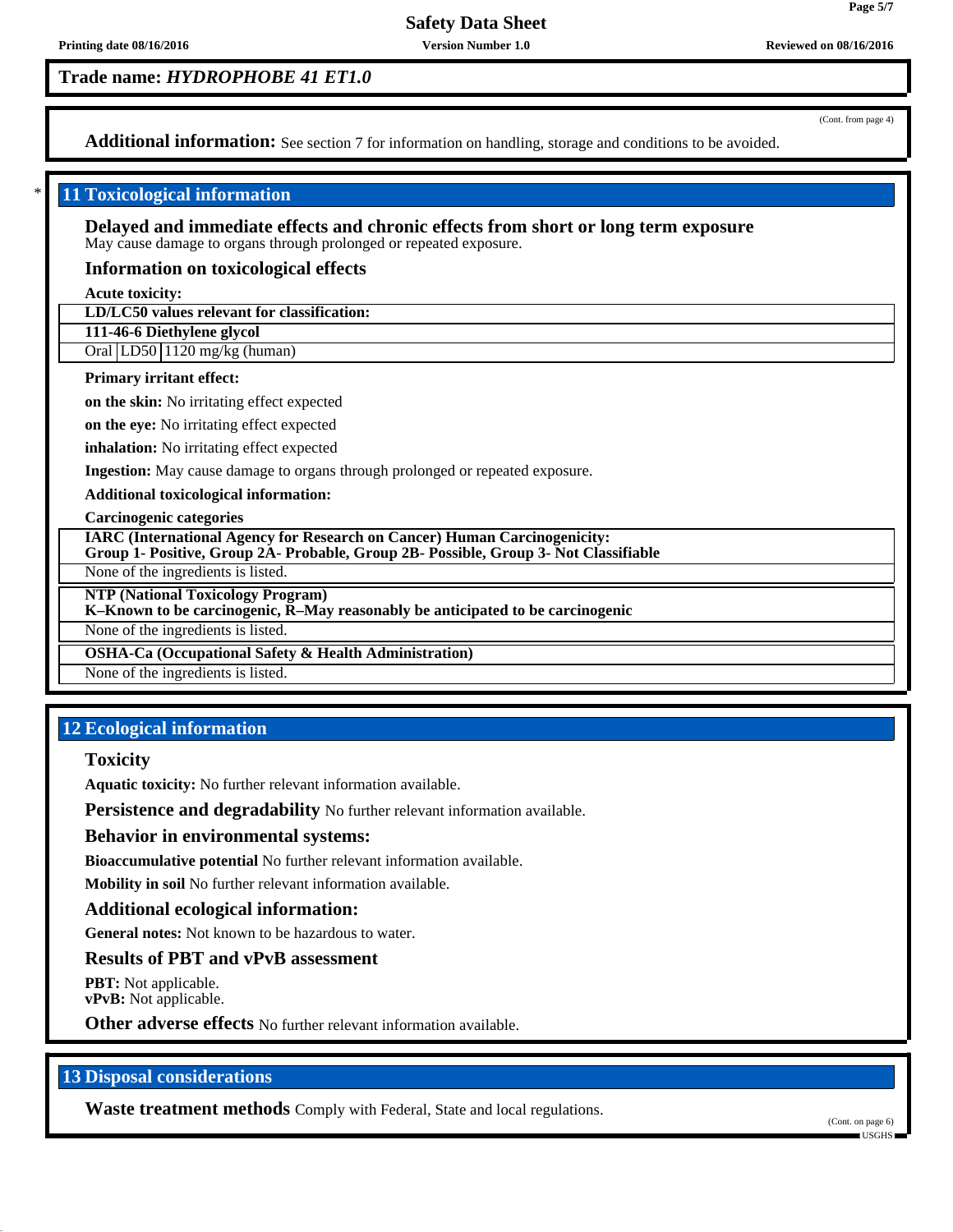# **Trade name:** *HYDROPHOBE 41 ET1.0*

(Cont. from page 5)

#### **Recommendation:**



Must not be disposed of together with household garbage. Do not allow product to reach sewage system.

# **Uncleaned packagings:**

**Recommendation:** Disposal must be made according to official regulations.

| *<br><b>14 Transport information</b>                      |                 |
|-----------------------------------------------------------|-----------------|
| <b>UN-Number</b><br>DOT, IMDG, IATA                       | Not applicable. |
| UN proper shipping name<br>DOT, IMDG, IATA                | Not applicable. |
| <b>Transport hazard class(es)</b>                         |                 |
| DOT, IMDG, IATA<br><b>Class</b>                           | Not applicable. |
| <b>Packing group</b><br>DOT, IMDG, IATA                   | Not applicable. |
| <b>Environmental hazards:</b><br><b>Marine pollutant:</b> | No.             |
| <b>Special precautions for user Not applicable.</b>       |                 |
| <b>Transport/Additional information:</b>                  |                 |
| <b>DOT</b><br><b>Remarks:</b>                             | Not Regulated.  |
| <b>UN</b> "Model Regulation":                             | Not applicable. |

## **15 Regulatory information**

**SARA (Superfund Amendments and Reauthorization Act) Section 302/304 (extremely hazardous substances):** None of the ingredients is listed. **Section 313 Reportable Ingredients (Chemicals present below reporting threshold are exempt):** None of the ingredients is listed. **SARA Section 312/Tier I & II Hazard Categories:** Health Hazard - Specific target organ toxicity (single or repeated exposure) **North America Chemical Inventory Status TSCA (Toxic Substances Control Act - United States):** All ingredients are listed or exempt from listing unless otherwise noted below. **CEPA (Canadian DSL):** All ingredients are listed or exempt from listing unless otherwise noted below. **Right to Know Ingredient Disclosure:** 61790-12-3 Tall oil fatty acids 57-50-1 Sucrose 25213-24-5 vinyl alcohol/vinyl acetate copolymer 7732-18-5 Water (Cont. on page USGHS